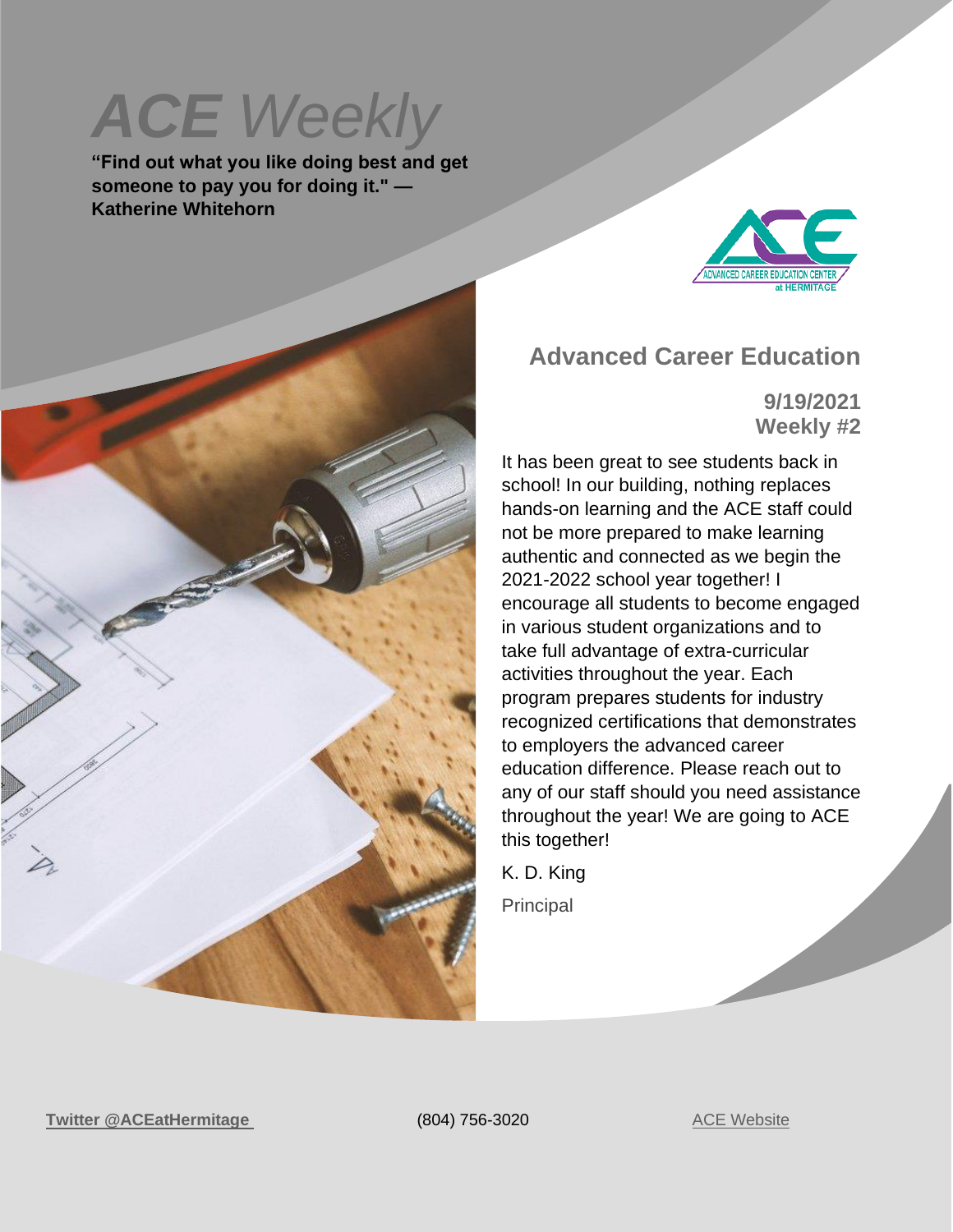## **Upcoming Events/Dates**

[CLICK HERE f](http://track.spe.schoolmessenger.com/f/a/xwNFdIS3OBonMf9XwdbnBQ~~/AAAAAQA~/RgRjHicOP0RNaHR0cHM6Ly9oZW5yaWNvc2Nob29scy51cy93cC1jb250ZW50L3VwbG9hZHMvSENQUy1TY2hvb2wtQ2FsZW5kYXItMjAyMS0yMi5wZGZXB3NjaG9vbG1CCmE4jvM8Ycm9hsxSGGtka2luZ0BoZW5yaWNvLmsxMi52YS51c1gEAAAAAQ~~)or the HCPS 21-22 Calendar

**Back To School Night** September 29 Day 1 Students 5:00 p.m. Day 2 Students 6:00 p.m.

#### **October 19**

Life Ready Expo **6:00 p.m. – 8:00 p.m.** Come meet and talk with hundreds of employers and business owners to learn about career paths. More info to come!

#### **Dismissal**

Car riders and walkers are dismissed at the end of the school day at 3:55. Bus riders are dismissed by home school as buses arrive.

## **Student Organizations**

#### **NTHS (National Technical Honor Society)**

Students who qualify will be invited to apply to this service organization. Contact: Ms. Dorband & Mrs. Davis [wcdorband@henrico.k12.va.us](mailto:wcdorband@henrico.k12.va.us) [mcdavis@henrico.k12.va.us](mailto:mcdavis@henrico.k12.va.us)



**Career Ambassadors** – Students will have the opportunity to apply as program leaders to inspire others about careers! An interest meeting will be held 9/22 at 11:00 a.m. Contact:Your teacher or [Mr. Fox](mailto:kafox@henrico.k12.va.us)  [kafox@henrico.k12.va.us](mailto:kafox@henrico.k12.va.us)